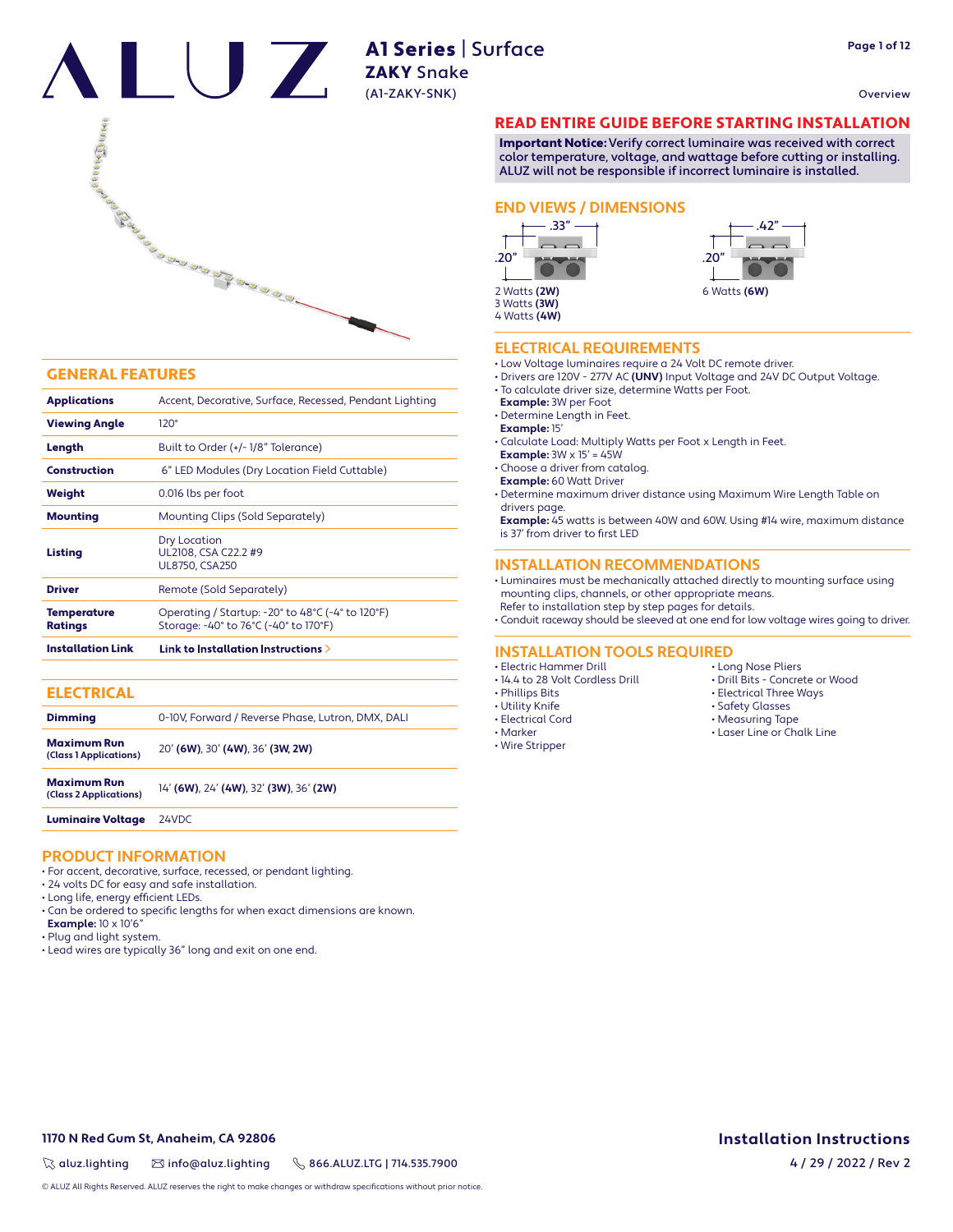**Page 2 of 12**

#### Product Care & Maintenance

**When using LED Luminaires for any application, basic safety precautions**  should always be followed to reduce the risk of fire, electric shock, and personal **injury. LED Lightstrip must be installed in accordance with the NEC or CEC as applicable. ALUZ will not be responsible for any damage or malfunction caused by the following:**

- Ensure power is off before installation, during replacements, additions, or repairs. • Do not use luminaires if damaged, such as broken boards, loose connections, or
- frayed wire insulation. Inspect before installing.
- Do not install luminaire in hazardous locations.
- Do not cover luminaire with any material, as it may cause LEDs to overheat, melt, or ignite. **(Fig. 1)**
- Do not paint on or over luminaire lens or LEDs. Paint or any other substance on lens or LEDs will cause a shift in color temperature.
- Soffit must be evenly painted with a neutral white to avoid color shift.
- $\cdot$  Do not modify luminaire in the field.
- Do not overlap luminaires in any way.
- Only use luminaire with specified rated voltages. Do not exceed the specified voltage for any luminaire.
- Do not use luminaire extrusion as a raceway for additional wire. Non-factory feed through wires inside luminaire will void warranty.
- Ground Fault Circuit Interrupter (GFCI) protections should be provided on circuits or outlets when luminaire is used for outdoor applications.
- Surge protector must be set up for electrical power system to avoid damaging luminaire lighting system.
- Do not make wiring connections without referring to wiring diagrams.
- Do not cut wire while energized.
- Do not exceed maximum run lengths.
- Always follow sequence labeling for continuous runs. Continuous run segments are labeled in alphabetical order.
- Polarity of continuous run segments must be aligned.
- Do not assemble continuous runs prior to installing into mounting clips. Each segment must be installed one by one into mounting clips. The weight of the assembled segments will put strain on junctions, causing the board, pin, or terminals to break.
- Do not install continuous runs without a mounting clip at each junction between two segments.
- Do not mount with luminaires with staples, nails, or like means that might damage the insulation. Mount with double-sided tape and mounting clips.
- Do not install mounting clips over LED diodes or resistors.
- Do not penetrate luminaire board with any foreign object. **(Fig. 2)**
- Do not mount luminaire inside tanks or enclosures of any kind.
- Do not use improper screw head type on mounting clips. It will cause the mounting clip to open up and become dysfunctional.
- Do not modify mounting clips.
- Do not weld mounting clips to surface. Mounting clips must be mechanically
- attached with screws appropriate for mounting surface and weight of luminaire. • Do not mount luminaires with less than the minimum number of mounting clips
- required. See mounting clips section for details. • Do not install mounting clips on uneven surfaces. Use shims to level out height
- of mounting clips if necessary.
- Do not install mounting clips after luminaires have been assembled. Install mounting clips first, then install luminaire into mounting clips.
- Do not force luminaire into a space that is too small.
- Do not force luminaire with cord grip into soffit.
- Do not install luminaire at an angle within a cove. Only install luminaires straight within a cove.
- Do not bend extrusion around radius.
- Do not submerge dry or wet location luminaire in any liquid.
- Do not install wet location in outdoor coves without proper drainage. **(Fig. 3)** • Do not install luminaire in any area that is continuously exposed to flowing or
- pooling water, such as underneath drain pipes, sprinklers, fountains, misters, etc. • Do not install connectors without shrink tube for wet location. **(Fig. 4)**
- Do nut use a lighter or open flame to heat shrink tube. **(Fig. 5)**
- Do not cut, puncture, or penetrate aluminum housing, end caps, or lens covers.
- Do not drop, bang, or rest weight upon luminaire.
- Do not apply excessive pressure to any part of luminaire board or LEDs. **(Fig. 6)**
- Do not bend luminaire power cord or continuous connector past permitted bend radius. Bending past permitted bend radius will break the seal of the
- cordgrip or damage the insulation. 1.5" minimum bend radius. • Do not bend board in any direction. **(Fig. 7)**



#### **CLEANING MATERIALS**

The use of solvents and/or cleaners which are not compatible with polycarbonate will result in the softening, crazing, and/or cracking of the plastic part. This is especially true of polycarbonate lamps and mounting bases which may be under stress in their normal applications.

#### **COMPATIBLE WITH POLYCARBONATE**

- Mild soap and water
- Mineral Spirits
- Isobutyl Alcohol
- VM and P Naphtha
- Varsol No.2
- Mexane
- Freone TF and TE-35
- Ethanol
- Dirtex
- 

#### **NOT COMPATIBLE WITH POLYCARBONATE**

- Trichlor
- Gasoline
- Liquid Detergents
- Acetone
- Carbon Tetrachloride
- Pink Lux (Phosphate free)
- Triclene
- Chlorinated Hydrocarbons
- #1 & #3 Denatured Alcohol
- Methyl Ethyl Keytone (MEK)
- Texize-8006, 8129, 8758
- MIBK

• Liquid Cleaner – 8211 • Toluol

• 2% Sol. Reg. Joy • 10% Sol Bon Ami • White Kerosene • Methyl Alcohol • Heptane

• Petroleum Ether / 65°C • Isopropyl Alcohol • Lacryl PCL-2035 Polycarbonate Cleaner

- Agitene
- Benzol
- Ajax
- Kleenol Plastics
- Lysol
- Stanisol Naphtha
- Oils
- Lemon Joy (phosphate free)
- Diversol
- Lestoil

**1170 N Red Gum St, Anaheim, CA 92806**

 $\%$  aluz.lighting  $\%$  info@aluz.lighting  $\%$  866.ALUZ.LTG | 714.535.7900

© ALUZ All Rights Reserved. ALUZ reserves the right to make changes or withdraw specifications without prior notice.

# **Installation Instructions**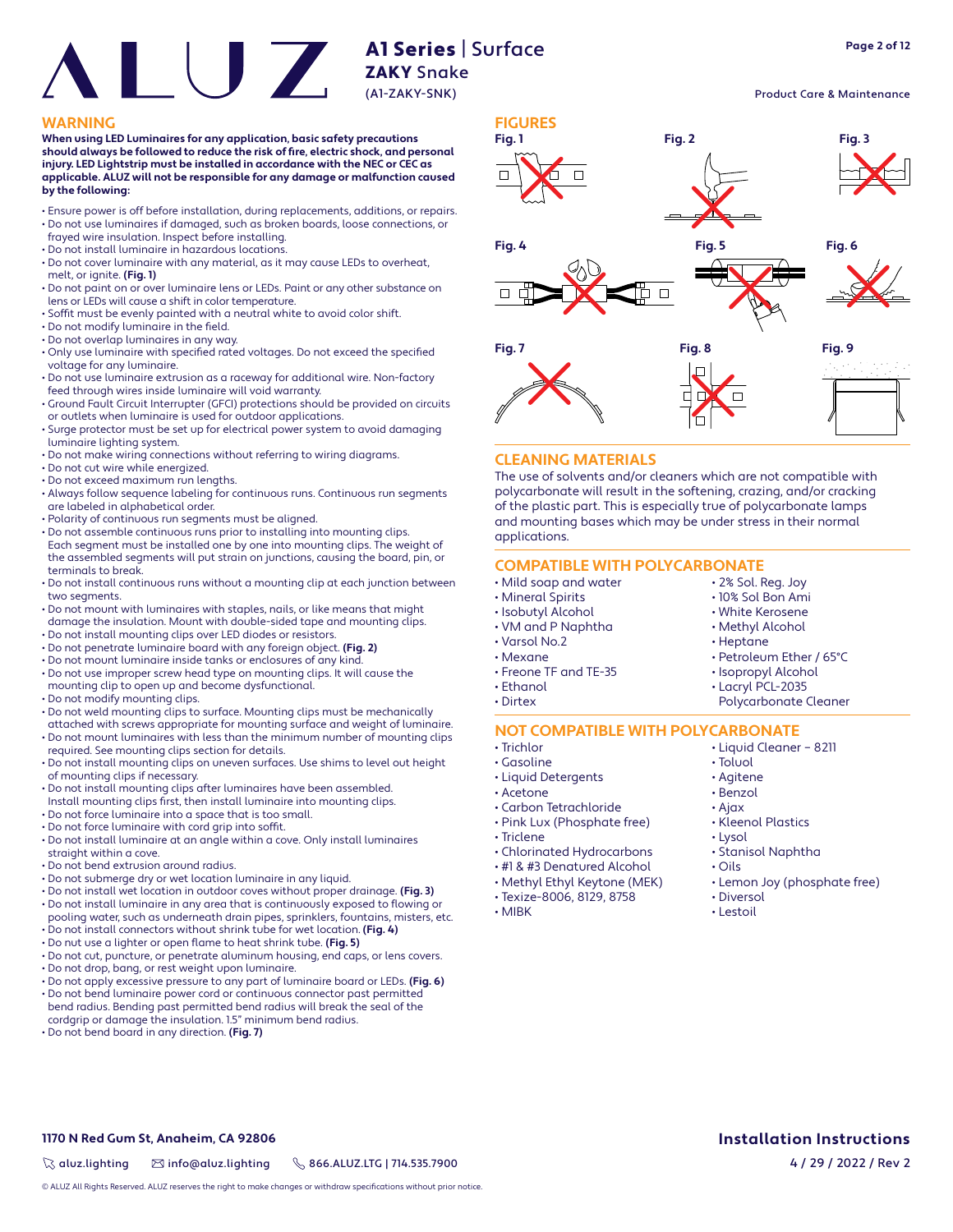# A1 Series | Surface **ZAKY** Snake

(A1-ZAKY-SNK)

#### **FORWARD / REVERSE PHASE DIMMING (PH)**

#### **Technical Requirements For Control Equipment**

• Magnetic Low Voltage (MLV): Magnetic (core and coil, toroidal) transformersupplied low voltage lighting.

- Electrical Characteristic: Inductive
- Special Requirements: Symmetric cycles (VDC ≤ 2), smooth turn off (positive and negative periods are equal for safe MLV transformer operation).

#### **PHASE DIMMER RATINGS**

The stated VA (volt-ampere) rating is the rated capacity of the dimmer which includes the magnetic transformer heat losses and the lamp load. A transformer dissipates less than 20% of the connected load as heat. The lamp load plus the transformer loss determine the dimmer capacity required. See the example below.



#### **PHASE DIMMING WIRING DIAGRAM**



 $\mathbb L$  FORWARD OR REVERSE PHASE DIMMER **(BY OTHERS) LINE**

**Notes:** Wire colors vary based on model. See individual submittal for more information, or refer to wiring diagram on driver label. Confirm wire colors before connecting to power source. Cap off dimming wires individually for non-dimming applications. For best dimming performance, use a minimum load of 50% and a maximum load of 80%.

Dimming Protocol & Wiring Diagrams (DRV-E Phase & 10V Driver)

#### **0-10V DIMMING (10V)**

- Technical Requirements For Control Equipment
- The light output of the LEDs operated by the controllable LED driver is controlled by DC voltage applied to the control input leads (gray and violet). The actual response curve of LED driver current versus control voltage.
- The control device must be capable of accepting or sinking the DC current flow from the driver. The DC current from the driver that must be sinked by the control circuit is approximately 150uA (+/50% for isolated dim interfaces, up to 1.5mA for non isolated dim interfaces).
- If the control bus is opened, or if the control device internally opens the control bus under some conditions, the voltage on the control bus will then be a function of the drivers, which is 10-15V. Maximum light output will be delivered under this condition.
- If the control bus is shorted either by a mechanical switch in the control or by the circuitry of the control device, or inadvertently in the wiring, the current on the control bus will be less than 1.5mA.
- As can be determined from the two items, simple two-level operation of the drivers can be achieved by proper usage and application of a simple open/closed switch on the control bus with maximum light being achieved when the switch is open and minimum light with the switch is closed.
- The driver is intended to be used with control voltages between 0-10VDC volts peak maximum on the driver control leads.
- Control equipment intended to control more than one driver must be capable of sinking the current supplied tot the control bus by the maximum number of drivers specified for the control device. At any given level setting it must maintain control bus voltage constant within a range of +/-5% as the number of drivers connected to the control bus varies from a minimum of one driver up to the maximum number specified for the control device.
- Driver of various ratings may be mixed on the same control system.

#### **0-10V DIMMER RATINGS**

The stated VA (volt-ampere) rating is the rated capacity of the dimmer which includes the electronic transformer heat losses and the lamp load. A transformer dissipates less than 20% of the connected load as heat. The lamp load plus the transformer loss determine the dimmer capacity required. See the example below.



#### **0-10V DIMMING WIRING DIAGRAM**



#### **1170 N Red Gum St, Anaheim, CA 92806**

 $\%$  aluz.lighting  $\%$  info@aluz.lighting  $\%$  866.ALUZ.LTG | 714.535.7900

© ALUZ All Rights Reserved. ALUZ reserves the right to make changes or withdraw specifications without prior notice

4 / 29 / 2022 / Rev 2

**Installation Instructions**

**Page 3 of 12**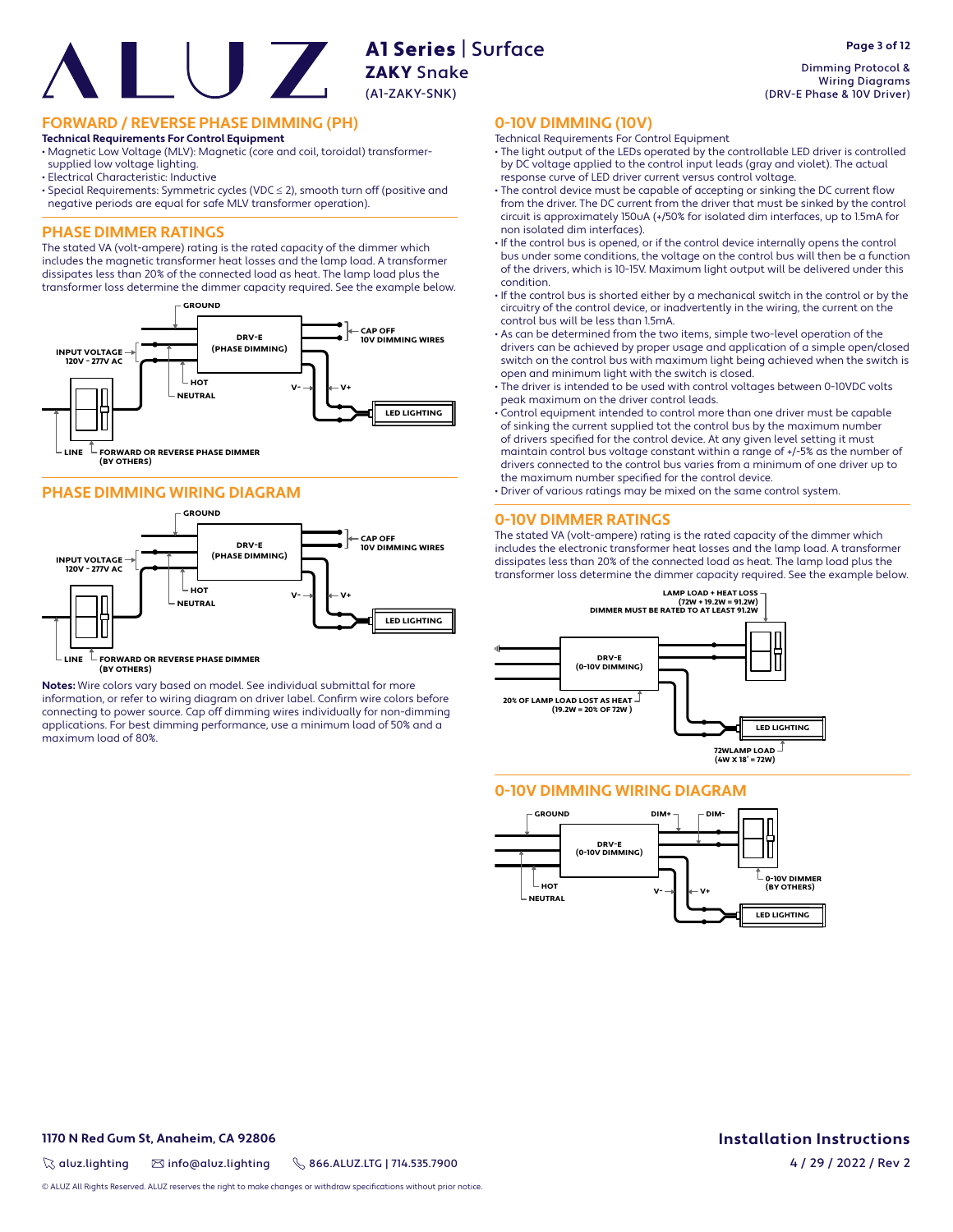**Page 4 of 12**

#### MAXIMUM RUN BASED ON 80% LOAD OF ELECTRONIC DRIVER MAXIMUM WATTAGE

| <b>Driver</b><br>Wattage | 80% Load    | 1.5W<br><b>Max Run</b> | 2W<br><b>Max Run</b> | <b>2.5W</b><br><b>Max Run</b> | 3W<br><b>Max Run</b> | 3.6W<br><b>Max Run</b> | 4 <b>W</b><br><b>Max Run</b> | 4.5W<br><b>Max Run</b> | 5W<br><b>Max Run</b> | <b>5.5W</b><br><b>Max Run</b> | 6W<br><b>Max Run</b> | 6.5W<br><b>Max Run</b> |
|--------------------------|-------------|------------------------|----------------------|-------------------------------|----------------------|------------------------|------------------------------|------------------------|----------------------|-------------------------------|----------------------|------------------------|
| 30                       | 24W         | 16'                    | 12'                  | 9.6'                          | 8'                   | 6.6'                   | 6'                           | 5.3                    | 4.8'                 | 4.36'                         | $\mathcal{L}'$       | 3.69'                  |
| 60                       | 48W         | 32'                    | 24'                  | 19.2'                         | 16'                  | 13.3'                  | 12'                          | 10.6'                  | 9.6'                 | 8.7'                          | 8'                   | 7.3'                   |
| 96                       | 76.8W       | 51.2'                  | 38.4                 | 30.7'                         | 25.6'                | 21.3'                  | 19.2'                        | 17.1                   | 15.36'               | 13.9'                         | 12.8'                | 11.8'                  |
| 150                      | <b>120W</b> | 80'                    | 60'                  | 48'                           | 40'                  | 33.3'                  | 30'                          | 26.6'                  | 24'                  | 21.8'                         | 20'                  | 18.4'                  |
| 200                      | <b>160W</b> | 106.6'                 | 80'                  | 64                            | 53.3'                | 44.4'                  | 40'                          | 35.5'                  | 32'                  | 29'                           | 26.6'                | 24.6'                  |
| 300                      | 240W        | $160^\circ$            | 120 <sup>°</sup>     | 96'                           | 80'                  | 66.6'                  | 60'                          | 53.3                   | 48'                  | 43.6'                         | 40'                  | 36.9'                  |

**Note:** Maximum Run refers to the total length of lighting that can be connected to a single driver. Maximum Runs for individual products still apply.

#### MAXIMUM WIRE LENGTH TO PREVENT EXCESS VOLTAGE DROP

| <b>Wire Size</b> | <b>Load Wattage (W)</b> |      |      |      |      |      |      |      |      |      |     |     |     |
|------------------|-------------------------|------|------|------|------|------|------|------|------|------|-----|-----|-----|
|                  | 15                      | 24   | 30   | 48   | 60   | 76   | 96   | 120  | 150  | 160  | 200 | 240 | 300 |
| 20 AWG           | 79'                     | 49'  | 39'  | 25'  | 20'  | 16'  | 12'  | 10'  | 8'   | ÷,   | 6'  | 5'  | 4'  |
| <b>18 AWG</b>    | 125'                    | 78'  | 63'  | 39'  | 31'  | 25'  | 20'  | 16'  | 13'  | 12'  | 9'  | 8'  | 6'  |
| <b>16 AWG</b>    | 199'                    | 125' | 100' | 62'  | 50'  | 39'  | 31'  | 25'  | 20'  | 19'  | 15' | 12' | 10' |
| <b>14 AWG</b>    | 317'                    | 198' | 158' | 99'  | 79'  | 63'  | 50'  | 40'  | 32'  | 30'  | 24' | 20' | 16' |
| 12 AWG           | 504'                    | 315' | 252' | 157' | 126' | 100' | 79'  | 63'  | 50'  | 47'  | 38' | 31' | 25' |
| <b>10 AWG</b>    | 801                     | 501  | 400' | 250' | 200' | 158' | 125' | 100' | 80'  | 75'  | 60' | 50' | 40' |
| 8 AWG            | 1273'                   | 796' | 637  | 398' | 318' | 252' | 199' | 159' | 127' | 120' | 96' | 80' | 64' |

#### **MAXIMUM WIRING DISTANCE OF DRIVER TO LIGHTING**

The maximum wiring distance of driver to LED Lighting refers to the wire used between the driver and first LED of the luminaire. If the wire gauge is inadequate for the wiring distance, the luminaire will receive decreased voltage, insufficient to power the LEDs. Refer to the table to determine appropriate wiring distances based on wire gauge and the LED load.



#### **MOUNTING INSIDE AN ENCLOSURE**

- Only mount drivers inside enclosures rated for your application
- Always ground drivers to enclosure
- Do not mount drivers without an enclosure
- Use enclosure knockouts and water-tight conduit fittings when applicable

#### **DRIVER CARE**

- Do not submerge drivers in any liquid
- Do not leave any exposed wires
- Do not cover driver without proper ventilation
- Do not install damaged driver
- Do not exceed maximum load

#### **DIMMER TRIM VALUES**

Set dimmer trim value as needed to prevent flickering and irregular dimming. Review dimmer specifications for trim value adjustment. Dimmers by others.



**1170 N Red Gum St, Anaheim, CA 92806**

 $\%$  aluz.lighting  $\%$  info@aluz.lighting  $\%$  866.ALUZ.LTG | 714.535.7900

© ALUZ All Rights Reserved. ALUZ reserves the right to make changes or withdraw specifications without prior notice.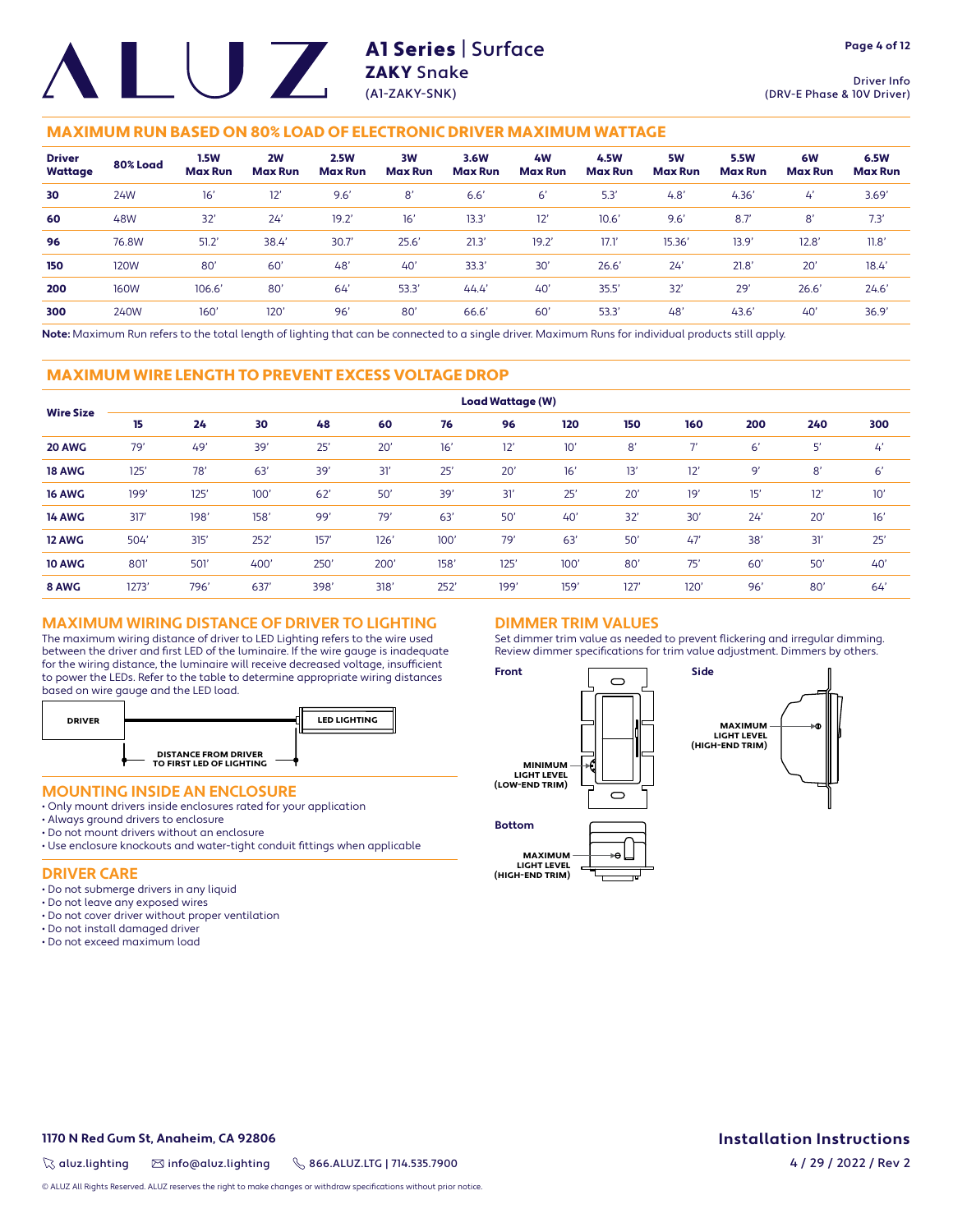# A1 Series | Surface **AI**<br>**ZAKY** Snake

### **LUTRON HI-LUME 2-WIRE DIMMING (LTEA)**

#### **Technical Requirements For Control Equipment**

• The Hi-lume 1% 2-Wire LED Driver (LTEA) is a high performance LED driver that provides a smooth, continuous, flicker-free 1% dimming for virtually any LED fi xture. Primary voltage is 120V and secondary side is 12VDC or 24VDC. A rated life time of 50,000 hours @tc -149°F (65°C).Inrush current: < 2A.

(A1-ZAKY-SNK)

Minimum operating temperature ta = 32°F (0°C).

• Continuous, flicker-free dimming from 100% to 1%. Compatible with selected Maestro Wireless, RadioRA 2, HomeWorks QS, GRAFIK Eye QS, GRAFIK Systems, Quantum, and C•L Dimmers.

• The driver is California Title 24 JA8 Compliant.

#### **Wiring Diagram for Controls Requiring Neutral (JA8 Compliant)**



#### **Wiring Diagram for Controls Not Requiring Neutral (JA8 Compliant)**



#### **LUTRON HI-LUME 3-WIRE DIMMING (L3DA)**

#### **Technical Requirements For Control Equipment**

- Hi-lume 1% EcoSystem/3-Wire Driver (L3DA) is a high-performance LED driver that provides smooth, continuous 1% dimming for virtually any LED fixture, primary voltage is 120–277 V~ at 50/60 Hz and secondary side is 12VDC or 24VDC. A rated life time of 50,000 hours @tc -149°F (65°C). Inrush current: < 2A. Minimum operating temperature ta = 32°F (0°C).
- Continuous, flicker-free dimming from 100% to 1%. Compatible with Energi Savr Node unit with EcoSystem, GRAFIK Eye QS control unit, PowPak dimming module with EcoSystem, and Quantum systems, allowing for integration into a planned or existing EcoSystem lighting control solution. Standard 3-wire, line-voltage phase control technology for consistent dimming performance.

#### **Wiring Diagram for 3-Wire Controls**



#### **Wiring Diagram for EcoSystem Digital Controls**



**Note:** Colors shown on wiring diagrams correspond to terminals on driver

#### **1170 N Red Gum St, Anaheim, CA 92806**

 $\%$  aluz.lighting  $\%$  info@aluz.lighting  $\%$  866.ALUZ.LTG | 714.535.7900

**Installation Instructions**

Wiring Diagrams (Lutron Hi-lume Drivers)

#### **LUTRON HI-LUME 3-WIRE PREMIER DIMMING (L3D0)**

#### **Technical Requirements For Control Equipment**

• Hi-lume Premier 0.1% EcoSystem / 3 Wire constant voltage 24V LED driver with Soft-on, Fade-to-Black. The Hi-lume Premier 0.1% Constant Voltage Driver is a high-performance LED driver capable of controlling up to 96W of 24V constant voltage loads. This driver provides smooth and continuous dimming down to 0.1% low-end. It is ideal for use with strip lighting in applications such as coves, under or over cabinet lighting and pathway lighting. The driver is UL Listed with an integrated wiring compartment and can be mounted up to 150'away from the load.

- Continuous, flicker-free dimming from 100% to 0.1%
- Soft-on, Fade-to-Black operation for EcoSystem controls: fades smoothly between 0% and 0.1% when turned on and off for an incandescent like dimming experience.
- PWM dimming meets IEEE1789 over the entire dimming range.
- UL Listed for United States and Canada (cULus®).
- NOM certified for Mexico.
- Field Adjustment Knob offers customer low-end light output tuning for better fixture-to-fixture matching.
- Guaranteed dimming performance when used with Lutron controls:
- HomeWorks QS, Energi Savr Node units with EcoSystem controls, GRAFIK Eye QS with EcoSystem controls, PowPak with EcoSystem dimming modules, PowPak with EcoSystem wireless fixture controls, and Quantum systems, allowing for integration into a planned or existing EcoSystem lighting control solution. - Lutron 3-wire controls and interfaces.
- Protected from miswires of input power, up to 277 V~, to EcoSystem control inputs.

• Rated lifetime of 50,000 hours at 40 °C (104 °F) ambient temperature and max load. • FCC Part 15

- Class A (277 V~)
- Class B (120 V~)
- The driver is California Title 24 JA8 Compliant.

#### **Wiring Diagram for 3-Wire Controls (JA8 Compliant)**



#### **Wiring Diagram for EcoSystem Digital Controls (JA8 Compliant)**

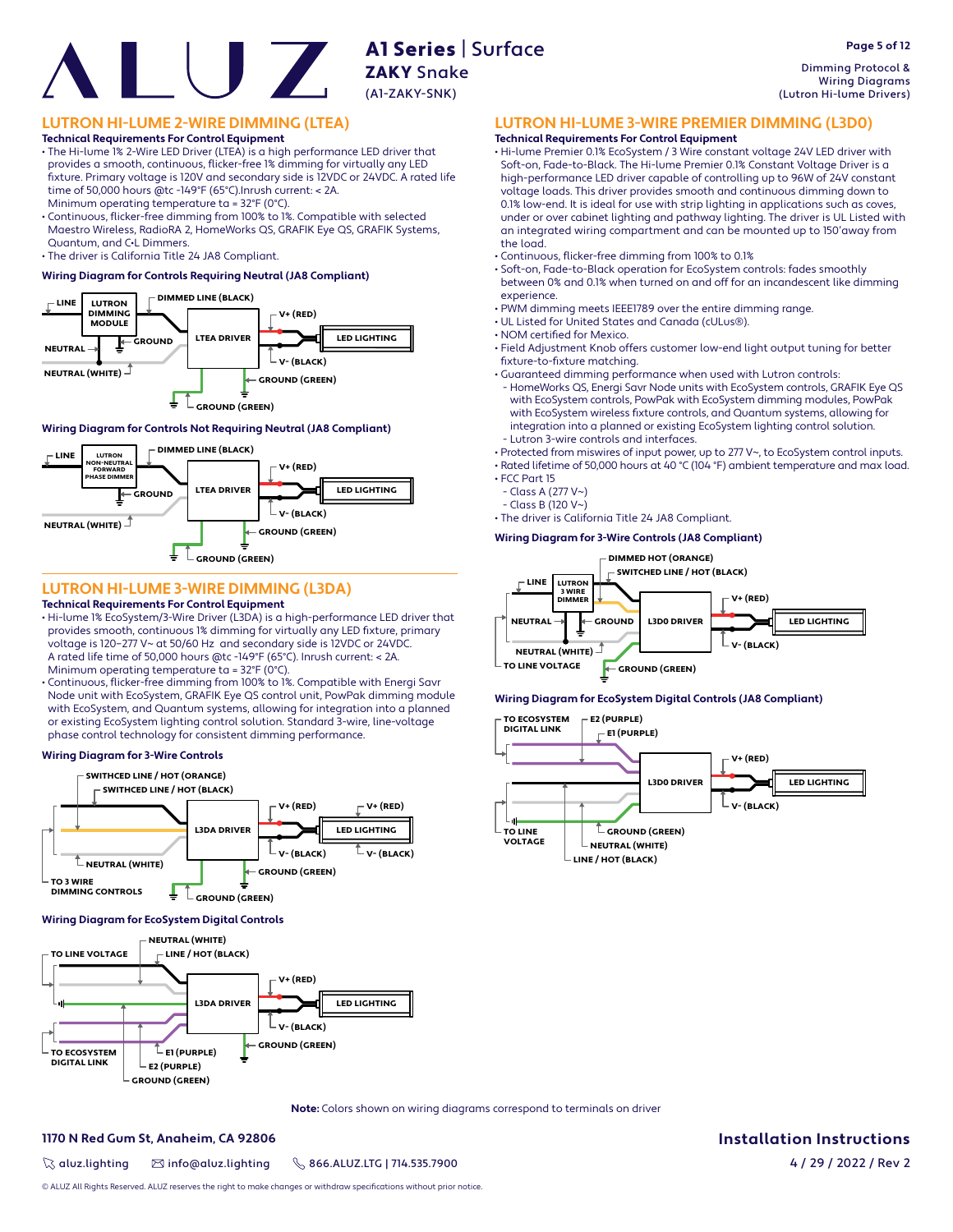#### **DIAGRAM OF DRIVER**



A1 Series | Surface

ZAKY Snake (A1-ZAKY-SNK)

### **Page 6 of 12**

 Dimming Protocol & Wiring Diagrams (DMX & DALI Driver - DRV100-E)

#### **DIGITAL INTERFACE**



#### **NOTES (DMX)**

- Wire colors on diagram correspond to colors of driver terminals.
- Default DMX address of each luminaire is 001. Consult a third party DMX commissioner to modify at time of installation. ALUZ does not provide DMX commissioning.
- DMX Address must be set for each driver. Default DMX address is 001.
- A DMX Control System (by others) must be used to operate the lighting.
- The last driver in a daisy chain sequence must be terminated.
- Driver load not to exceed 100W.
- For best dimming performance, it is recommended to load drivers to a minimum of 50% (50W) and a maximum of 80% (80W).
- Up to 28 drivers may be daisy chained together using shielded cable specified for DMX wiring.
- Ensure DIP Switch 1 is set to ON (Left) to activate 24V operation.

#### **DMX Wiring: Static White**







#### **DMX Wiring: Dynamic White (DWH)**



# **DMX OUTPUT (TO NEXT DEVICE, IF APPLICABLE) DMX INPUT (FROM CONTROL SYSTEM, BY OTHERS) INPUT VOLTAGE INPUT VOLTAGE TO LED LIGHTING TO LED LIGHTING**

#### **NOTES (DALI)**

**DMX Daisy Chain**

- Wire colors on diagram correspond to colors of driver terminals.
- DALI commissioning to be performed by a third party at time of
- installation. ALUZ does not provide DALI commissioning.
- DALI Address must be set for each driver.
- A DALI Control System (by others) must be used to operate the lighting. • Driver load not to exceed 100W.
- For best dimming performance, it is recommended to load drivers to a
- minimum of 50% (50W) and a maximum of 80% (80W). • Up to 28 drivers may be daisy chained together using shielded cable specified for DALI wiring.
- Ensure DIP Switch 1 is set to ON (Left) to activate 24V operation.

#### **DALI Daisy Chain**



#### **1170 N Red Gum St, Anaheim, CA 92806**

 $\%$  aluz.lighting  $\%$  info@aluz.lighting  $\%$  866.ALUZ.LTG | 714.535.7900

© ALUZ All Rights Reserved. ALUZ reserves the right to make changes or withdraw specifications without prior notice.

**Installation Instructions**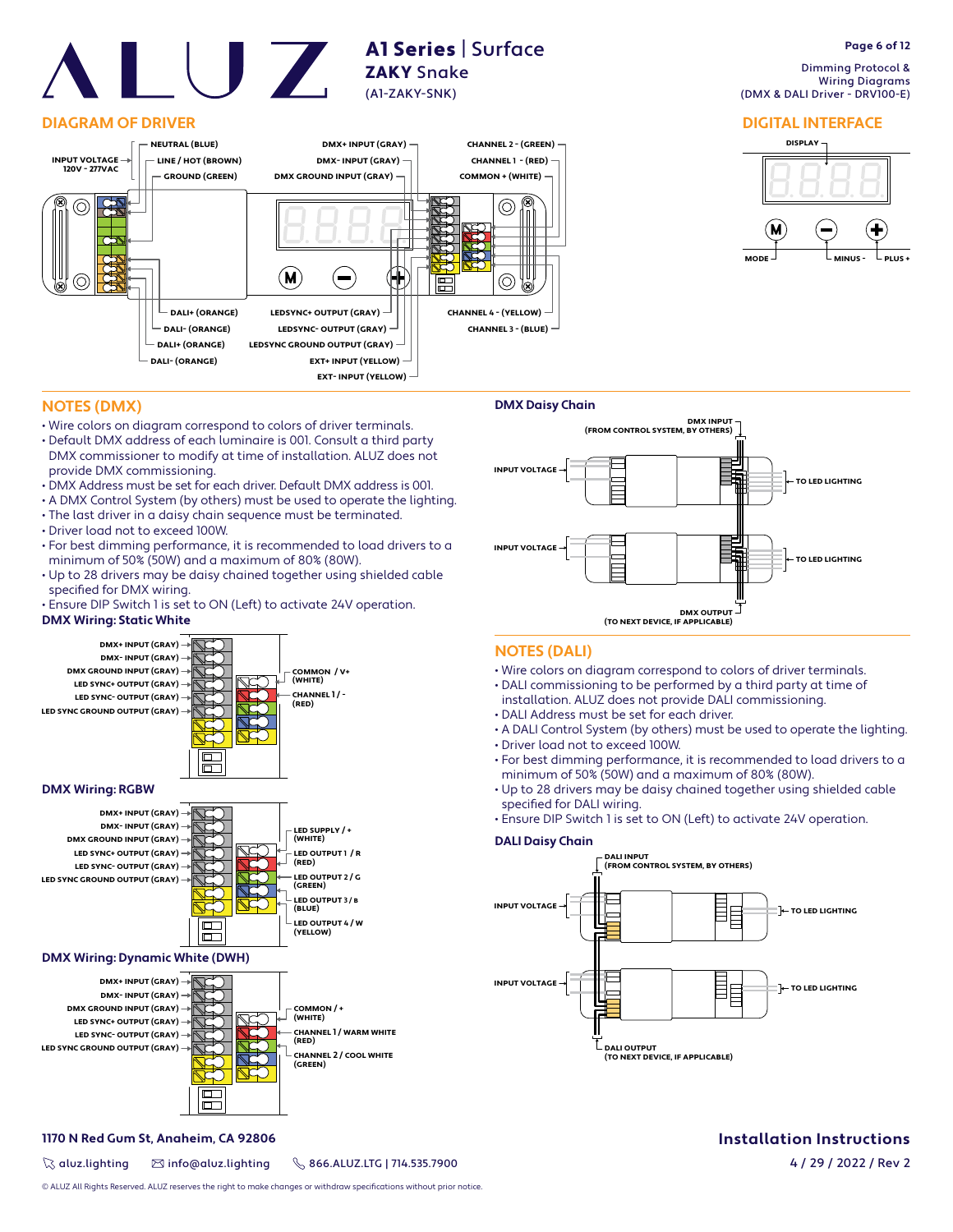

### A1 Series | Surface ZAKY Snake

(A1-ZAKY-SNK)

Driver Functions (DMX & DALI Driver - DRV100-E)

#### **STANDALONE OPERATION (Network Operation)**



• Set Mode to DMX or DALI



- Set LED Groups to RGBW for RGBW lighting.
- Set LED Groups to CCWW for Dynamic White lighting.
- Set External Input to OFF.
- Set Dimming Curve to Linear.

#### **STANDALONE OPERATION (Color / Show)**



• Standalone Operation should only be used when a control system is not present to control the lighting (not recommended).

#### **1170 N Red Gum St, Anaheim, CA 92806**

 $\%$  aluz.lighting  $\%$  info@aluz.lighting  $\%$  866.ALUZ.LTG | 714.535.7900

© ALUZ All Rights Reserved. ALUZ reserves the right to make changes or withdraw specifications without prior notice.



• Consult with a third-party DMX or DALI professional to determine which settings are best for your application. ALUZ does not provide DMX or DALI commissioning.

#### **OTHER FUNCTIONS**



- Always perform the visual test function after wiring to ensure all channels are behaving appropriately.
- Reset driver to factory settings if necessary. It is recommended to reset each driver before adjusting settings for the first time.
- Lock driver if applicable (not recommended).

### **Installation Instructions**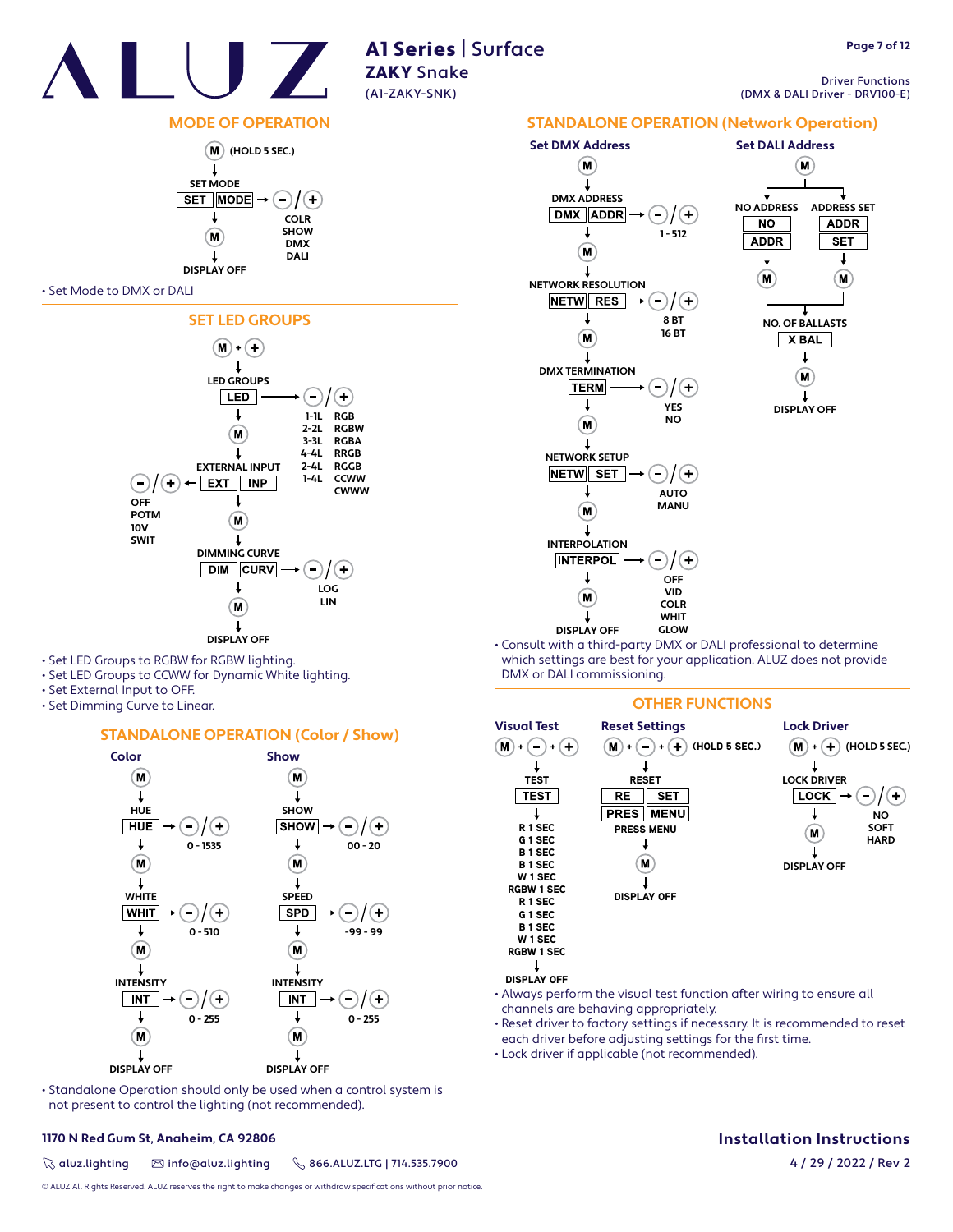**Page 8 of 12**

#### Application Guidelines

#### **APPLICATION GUIDELINES APPLICATION GUIDELINES**

• Follow the below diagrams and steps if applicable to your installation. • LED Boards require a team effort to ensure a secure and correct installation.

• Due to increment restrictions (6", +/- 0.125" Tolerance), the board is shipped to the closest measurement ordered.



**3** Ensure double-sided tape is secured to underside of each module, then remove adhesive backing before installing.



**1170 N Red Gum St, Anaheim, CA 92806**

 $\%$  aluz.lighting  $\%$  info@aluz.lighting  $\%$  866.ALUZ.LTG | 714.535.7900

**Installation Instructions** 4 / 29 / 2022 / Rev 2

© ALUZ All Rights Reserved. ALUZ reserves the right to make changes or withdraw specifications without prior notice.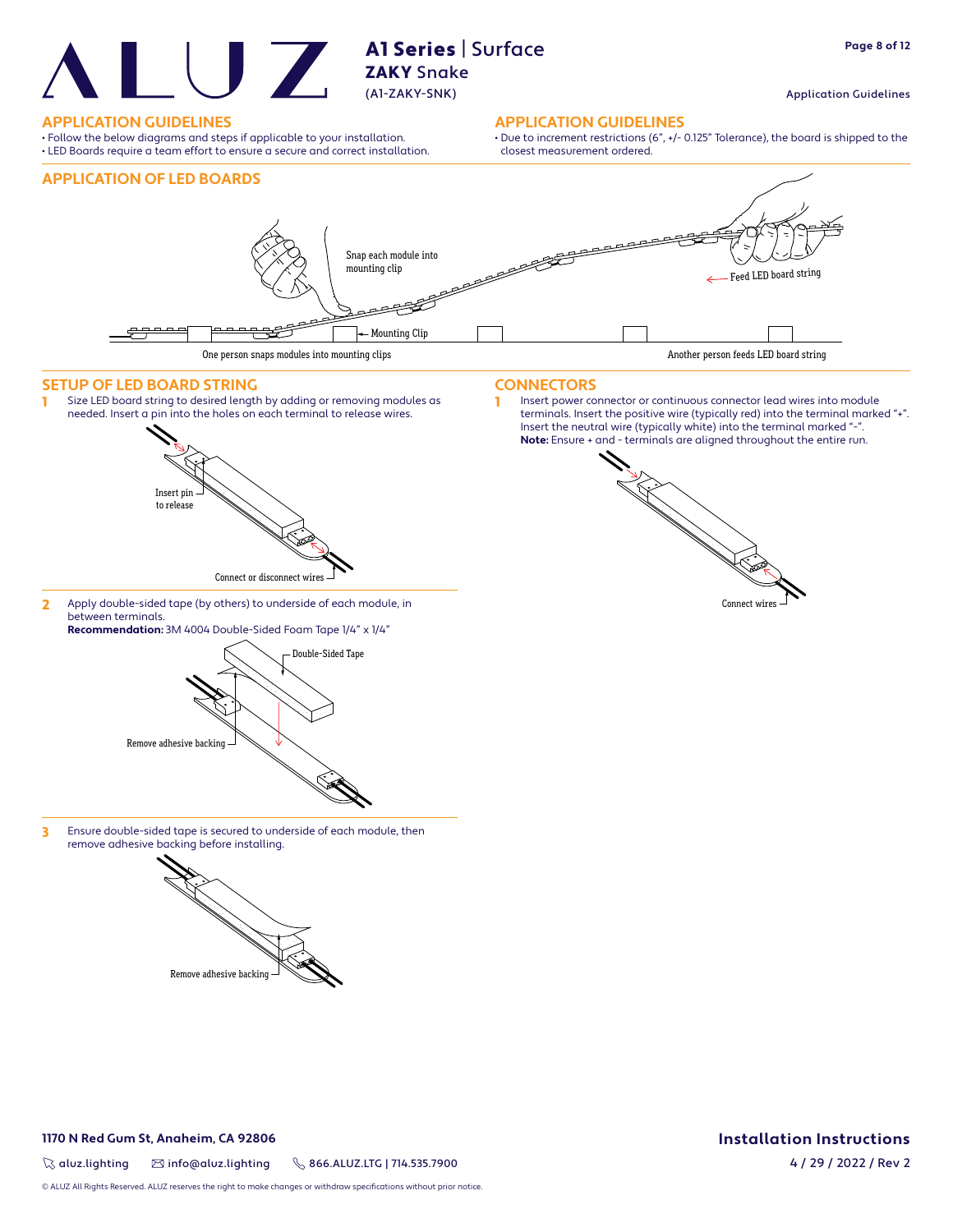

 $\%$  aluz.lighting  $\%$  info@aluz.lighting  $\%$  866.ALUZ.LTG | 714.535.7900

© ALUZ All Rights Reserved. ALUZ reserves the right to make changes or withdraw specifications without prior notice.

# **Installation Instructions**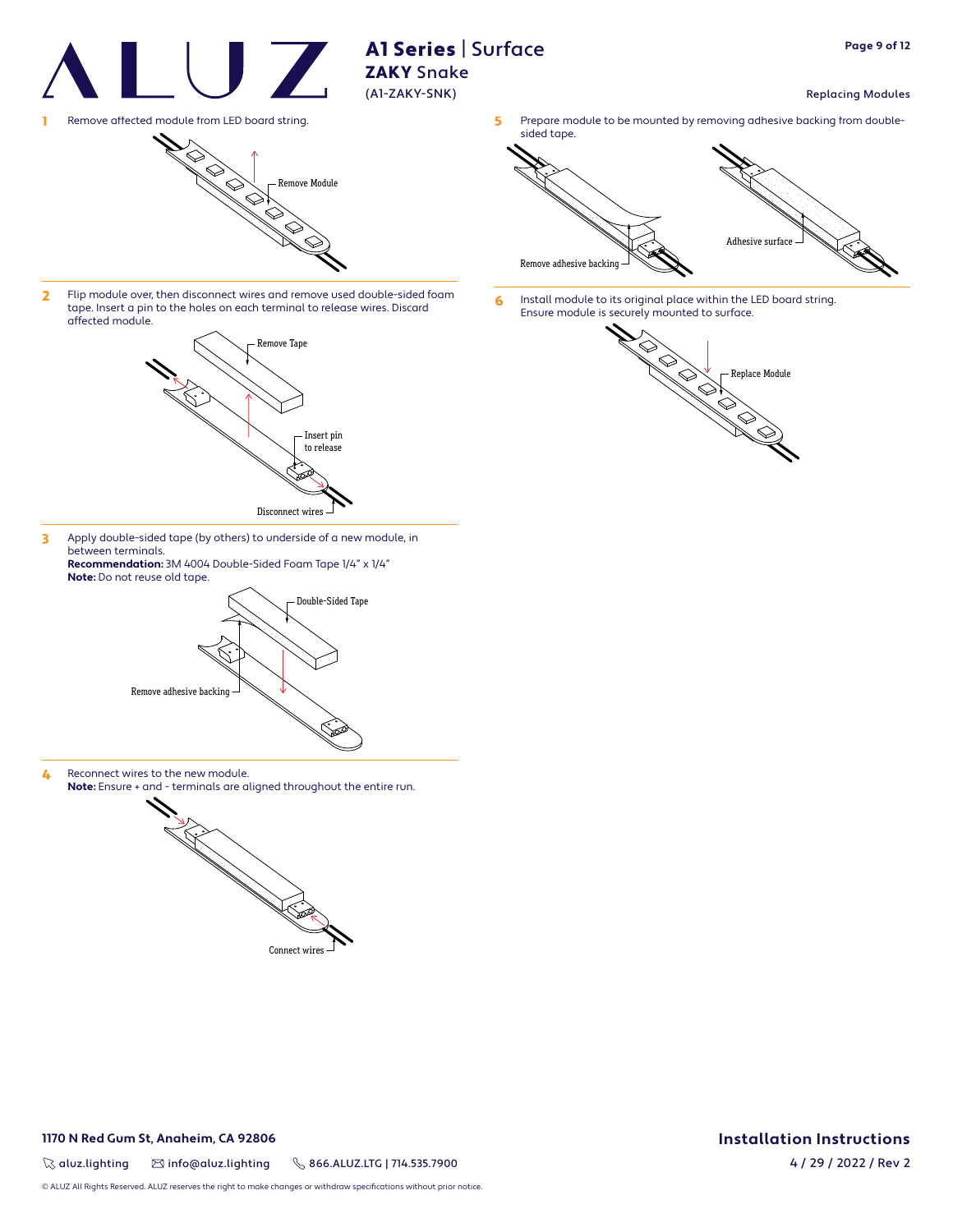- 1 Measure area where luminaire will be installed. Use a laser line to create a reference line along installation area, ensuring consistent alignment of mounting clips. Mark location where each mounting clip will be installed along reference line.
- $6"$ 2 Use 1 mounting clip on each module. Each module is 6" long. **Example:** 8' run requires 16 mounting clips.



- 3 Lay mounting clips along reference line and pre-drill using an appropriate drill bit for surface material and screw size. Typical screw size is 8/32 x 1". **Note:** Allow 1/4" clearance on each side of mounting clip to account for lateral expansion.
- 4 Screw mounting clips to surface using countersink screws. **Note:** Only install mounting clips on flat, even surfaces.



**Collandon** 

Double-Sided Tape **5** If applicable, remove double sided tape from underside of each module. **7** Perform a continuity test before connecting luminaire to power source.





### **Installation Instructions** 4 / 29 / 2022 / Rev 2

**1170 N Red Gum St, Anaheim, CA 92806**

 $\%$  aluz.lighting  $\%$  info@aluz.lighting  $\%$  866.ALUZ.LTG | 714.535.7900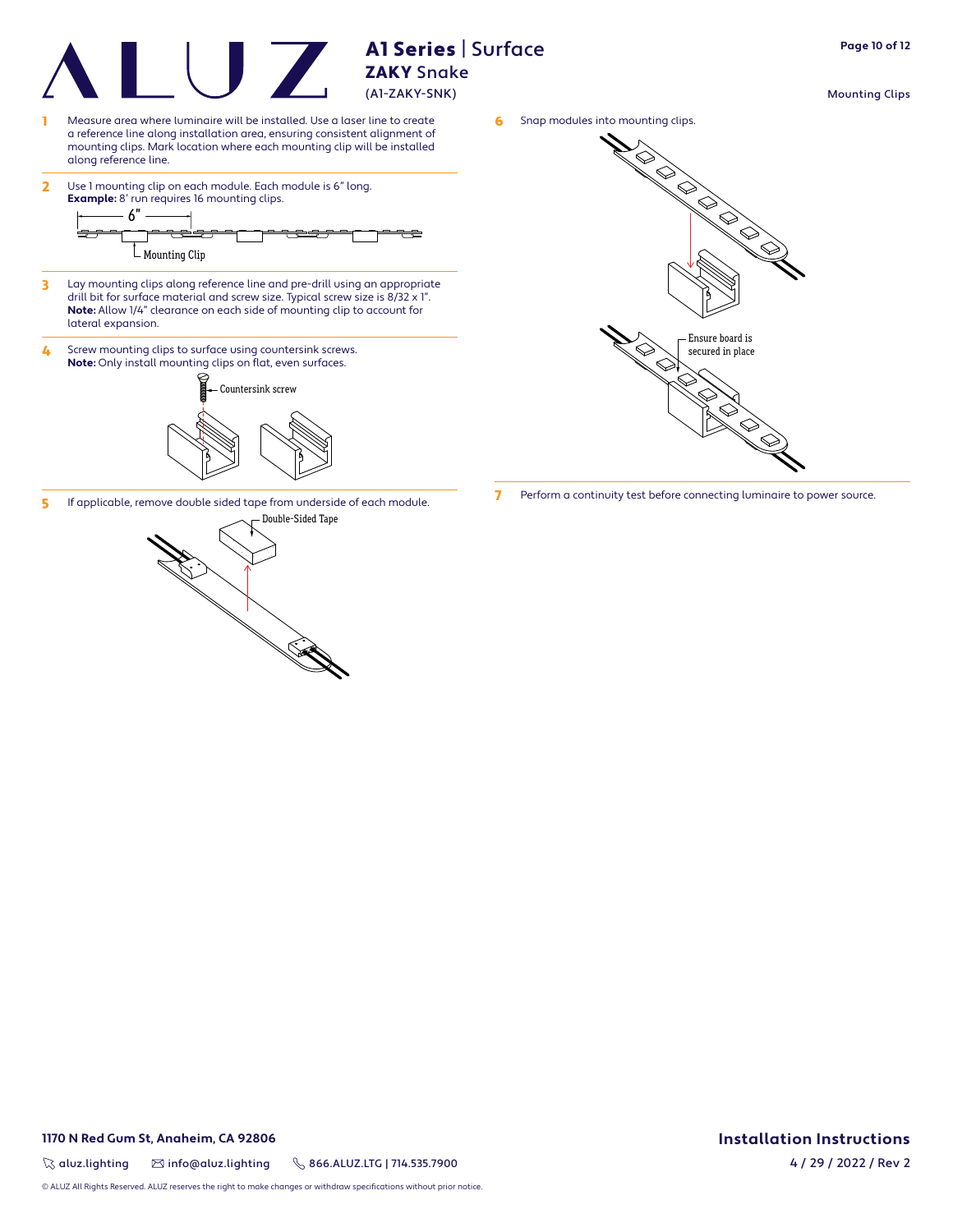# A1 Series | Surface ZAKY Snake

(A1-ZAKY-SNK)

### **TROUBLESHOOTING TIPS**

- Do not reset the breaker multiple times.
- If the unit is overloaded, the breaker will trip, shutting off the driver and lights.
- If the breaker reset button has been held down by hand or any type of pressure, such as duct tape, or if the breaker has been reset multiple times without troubleshooting, the unit will:
- Burn the driver bobbin.
- Burn the thermal or magnetic breaker.
- Burn the driver lead wires due to high amperage caused by overload.
- Short circuit in line which will not allow the breaker to reset.
- Damage the lighting.
- **1** Turn off power before beginning. Verify power is off by using a not contact circuit tester (by others).
- 2 Check the board for damage, such as cuts, punctures, twisting, or crushing. If there is excessive damage to the board, it must be replaced.

Damaged Board



3 Check the run for any particles that may cause a short. Check the end cap, power connector, and board for any metal flakes or shavings. Clear the run of any shavings or particles if present, then perform a continuity test to confirm the short has been eliminated.



4 Check board cuts to ensure they are clean. Frayed, split, or sloppily cut boards can damage the circuit, resulting in flickering, dimness, or LED outages.



5 Check terminal connections between LED boards. If a terminal is loose, damaged, or absent, the board must be replaced. Check soldered connections to LED boards, if applicable.

Damaged Connection 000000000 Broken Solder Connection

- 6 Check the run for any particles that may cause a short. Check the end cap, power connector, and board for any metal flakes or shavings. Clear the run of any shavings or particles if present, then perform a continuity test to confirm the short has been eliminated.
- 7 Check the run for any water inside end cap, power connector, or lightstrip. If water or condensation is present, the lightstrip must be replaced.

Troubleshooting

# **Installation Instructions**

 $\%$  aluz.lighting  $\%$  info@aluz.lighting  $\%$  866.ALUZ.LTG | 714.535.7900

**1170 N Red Gum St, Anaheim, CA 92806**